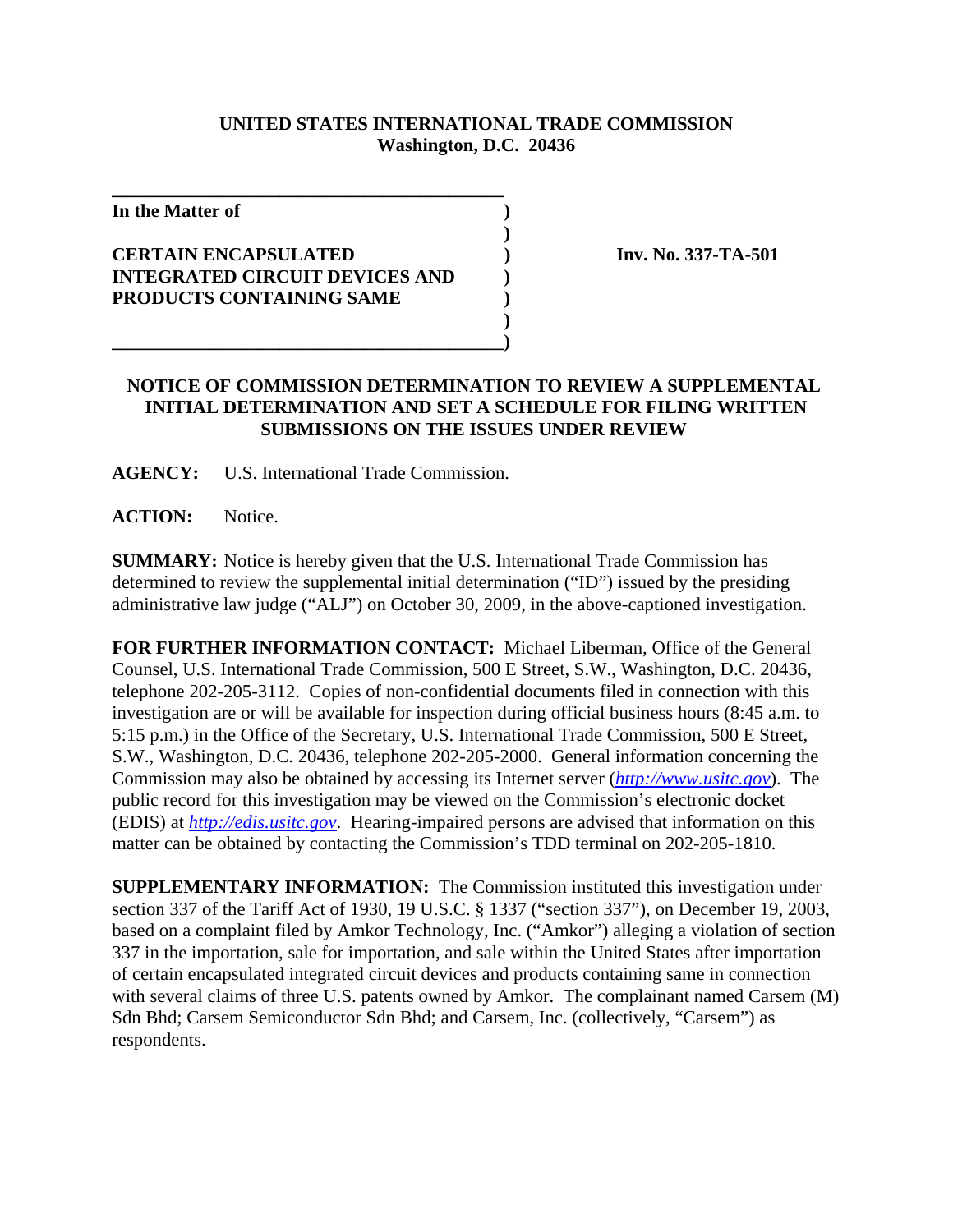On November 9, 2005, the ALJ issued a remand initial determination and a recommended determination on remedy and bond. He found a violation of section 337 with regard to four claims of one asserted patent but found no violation in connection with the claims of the two other asserted patents. Completion of this investigation has been delayed because Carsem has had difficulty obtaining from third-party ASAT, Inc. ("ASAT") certain documents that Carsem asserts are critical for certain affirmative defenses. The Commission's efforts to enforce a February 11, 2004, subpoena *duces tecum* and *ad testificandum* directed to ASAT resulted in a July 1, 2008, order and opinion of the U.S. District Court for the District of Columbia granting the Commission's second enforcement petition.

On July 1, 2009, the Commission issued a Notice and Order remanding this investigation to the ALJ. The target date for completion of this investigation was extended to February 2, 2010. On September 10-11, 2009, a hearing was held to address Carsem's invalidity defenses for which the subpoena to ASAT was obtained. On October 30, 2009, the ALJ issued a supplemental ID reaffirming his finding of a violation of section 337.

On November 12, 2009, respondent Carsem filed a petition for review of the supplemental ID. On November 19, 2009, complainant Amkor filed its opposition to Carsem's petition. On the same day, the IA filed a response to Carsem's petition taking the position that the petition should be denied.

Having examined the record in this investigation, including the ALJ's supplemental ID, the petition for review, and the responses thereto, the Commission has determined to review the supplemental ID in its entirety.

On review, the Commission requests the parties to brief their positions on the issues under review with reference to the applicable law and the evidentiary record. The Commission is particularly interested in responses to the following questions:

(1) What is the earliest possible priority date that can be established for the inventions embodied in Amkor's patents-in-suit based on the ALJ's finding that the evidence presented by Amkor is sufficient to establish a priority date no earlier than mid-1997 and no later than December 10, 1997, in light of *Oka v. Youssefyeh*, 849 F.2d 581 (Fed. Cir. 1988) and other applicable Federal Circuit and Commission precedent?

(2) Is the ALJ's use of an assumed priority date rather than determining an actual priority date to make his validity finding under  $35 \text{ U.S.C.}$  §  $102(g)$ supported by the Federal Circuit and Commission precedent?